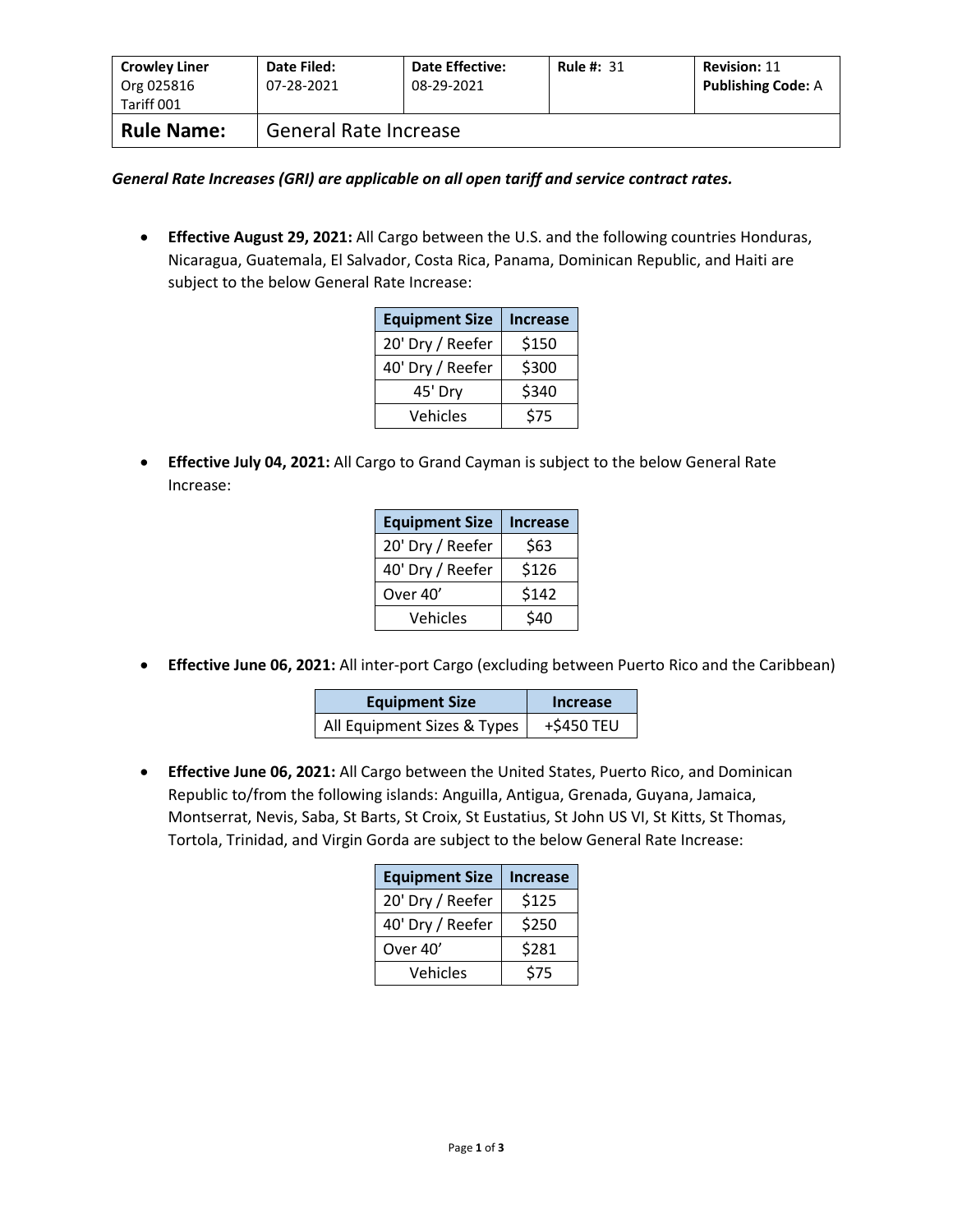| <b>Crowley Liner</b><br>Org 025816<br>Tariff 001 | Date Filed:<br>07-28-2021    | <b>Date Effective:</b><br>08-29-2021 | <b>Rule #: 31</b> | <b>Revision: 11</b><br><b>Publishing Code: A</b> |
|--------------------------------------------------|------------------------------|--------------------------------------|-------------------|--------------------------------------------------|
| <b>Rule Name:</b>                                | <b>General Rate Increase</b> |                                      |                   |                                                  |

• **Effective May 09, 2021:** All Cargo between the U.S. and the following countries: Dominican Republic, Honduras, Nicaragua, Guatemala, El Salvador, Costa Rica, and Panama are subject to the below General Rate Increase:

| <b>Equipment Size</b> | <b>Increase</b> |
|-----------------------|-----------------|
| 20' Dry / Reefer      | \$125           |
| 40' Dry / Reefer      | \$250           |
| 45' Dry               | \$282           |
| Vehicles              | \$60            |

• **Effective April 01, 2021:** All poultry, meat and mechanically deboned meat between the United states and the following countries: Honduras, Nicaragua, Guatemala, El Salvador, Costa Rica and Panama

| <b>Equipment Size</b> | Increase |
|-----------------------|----------|
| 20' Reefer            | \$100    |
| 40' Reefer            | \$200    |

• **Effective March 14, 2021:** All Cargo between the United States, Puerto Rico, and Dominican Republic to/from the following islands: Anguilla, Antigua, Grenada, Guyana, Jamaica, Montserrat, Nevis, Saba, St Barts, St Croix, St Eustatius, St John US VI, St Kitts, St Thomas, Tortola, Trinidad, and Virgin Gorda are subject to the below General Rate Increase:

| <b>Equipment Size</b> | <b>Increase</b> |
|-----------------------|-----------------|
| 20' Dry / Reefer      | \$100           |
| 40' Dry / Reefer      | \$200           |
| 45' Dry               | \$225           |
| Vehicles              | \$60            |

• **Effective February 28, 2021:** All Cargo between the U.S. and the following countries: Honduras, Nicaragua, Guatemala, El Salvador, Costa Rica, and Panama are subject to the below General Rate Increase:

| <b>Equipment Size</b> | <b>Increase</b> |
|-----------------------|-----------------|
| 20' Dry / Reefer      | \$100           |
| 40' Dry / Reefer      | \$200           |
| 45' Dry               | \$225           |
| Vehicles              | \$60            |